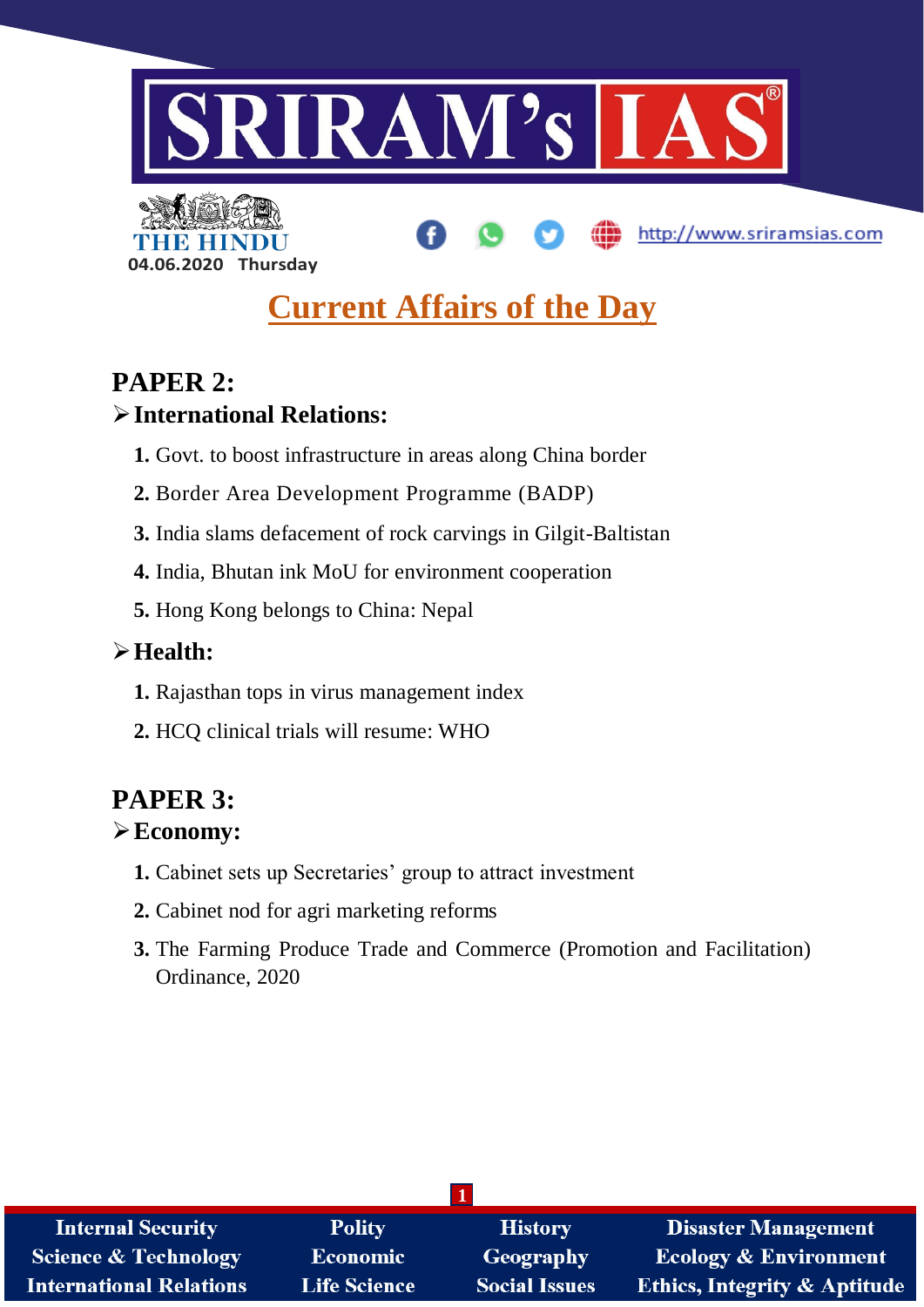

# THE HINDI **04.06.2020 Thursday**

#### **Govt. to boost infrastructure in areas along China border**

**Border Area Development Programme (BADP):**

- $\triangleright$  To ramp up infrastructure along the China border, the Ministry of Home Affairs (MHA) has decided to spend 10% funds of a Centrally sponsored scheme only on projects in Ladakh, Arunachal Pradesh, Himachal Pradesh, Uttarakhand and Sikkim.
- The Border Area Development Programme (BADP) has been allocated

**Extra attention** 

The government has decided to boost infrastructure along the 3,488 km border with China

http://www.sriramsias.com



₹784 crore in the 2020-21 fiscal and the money is distributed to the border States and Union Territories depending on various criteria such as the length of the international border and population. In 2019-20, ₹825 crore was granted for the scheme.

 $\triangleright$  According to the new guidelines, approved by Union Home Minister Amit Shah effective April 1, the projects for developing strategically important villages and towns in border areas that have been identified by the border guarding forces will be given priority. Around ₹78.4 crore has been parked for projects in areas inhabited along the 3,488 km China border.

#### **10 km of border:**

 $\triangleright$  Construction of roads, bridges, culverts, primary schools, health infrastructure, playfields, irrigation works, mini-stadiums, indoor courts for basketball, badminton and table tennis can be undertaken within 10 km of the border.

#### **Significance:**

 $\triangleright$  The creation of infrastructure would help integrate these areas with the hinterland, create a positive perception of care by the country and encourage people to stay on in the border areas leading to safe and secure borders.

#### **Value Added Information**

#### **About Border Area Development Programme (BADP):**

 $\triangleright$  The Border Area Development Programme (BADP) has been implemented through 17 States (viz. Arunachal Pradesh, Assam, Bihar, Gujarat, Himachal Pradesh, Jammu & Kashmir, Manipur, Meghalaya, Mizoram, Nagaland, Punjab, Rajasthan, Sikkim, Tripura, Uttar Pradesh, Uttarakhand and West Bengal) which constitute the International Land Borders.

| <b>Internal Security</b>        | <b>Polity</b>       | <b>History</b>       | <b>Disaster Management</b>              |
|---------------------------------|---------------------|----------------------|-----------------------------------------|
| <b>Science &amp; Technology</b> | <b>Economic</b>     | Geography            | <b>Ecology &amp; Environment</b>        |
| <b>International Relations</b>  | <b>Life Science</b> | <b>Social Issues</b> | <b>Ethics, Integrity &amp; Aptitude</b> |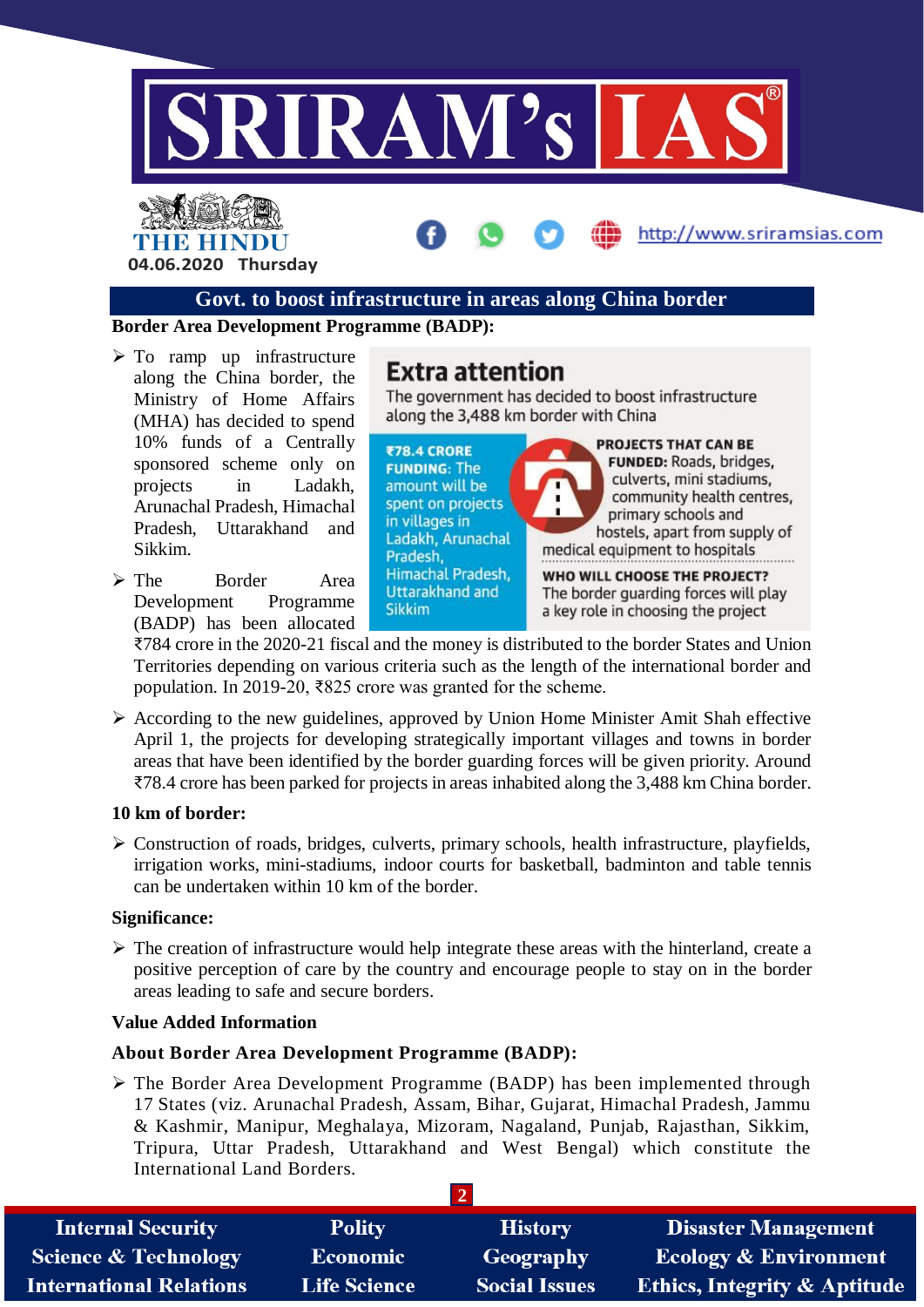

 $\triangleright$  The main objective of the BADP is to meet the special developmental needs and wellbeing of the people living in remote and inaccessible areas situated near the international border and to saturate the border areas with the entire essential infrastructure through convergence of Central/ State/ BADP/ Local schemes and participatory approach.

#### **Funding and schemes covered:**

- The funds under BADP are provided to the States as a 100% non-lapsable Special Central Assistance. The programme is supplemental in nature and the budget allocation for the financial year 2015-16 is Rs.990 crore.
- $\triangleright$  The BADP schemes include construction of primary health centres, schools, supply of drinking water, community centres, connectivity, drainage to enable sustainable living in border areas.
- $\triangleright$  It also covers schemes or activities relating to Swachhta Abhiyan, skill development programmes, promotion of sports activities in border areas, promotion of rural tourism, border tourism, protection of heritage sites, construction of helipads in remote and inaccessible hilly areas, which do not have road connectivity.

#### **Rajasthan tops in virus management index**

- $\triangleright$  Rajasthan has occupied the first rank in COVID-19 management index analysed for 10 States by the Central government.
- $\triangleright$  Though the tally of COVID-19-positive cases in the State is heading towards 10,000 mark, the graph of active cases has been constantly declining.

#### **Cabinet sets up Secretaries' group to attract investment**

 $\triangleright$  The Union Cabinet on Wednesday approved the setting up of an empowered group of secretaries (EGoS) and project development cells (PDCs) in Ministries and departments for attracting investments to India.

#### **Significance:**

- $\triangleright$  The two decisions would help domestic industries and lead to direct and indirect employment.
- $\triangleright$  The government said the decisions taken at the Cabinet meeting, chaired by Prime Minister Narendra Modi, would "reinforce India's vision of becoming a \$5 trillion economy by 2024- 25".

| <b>Internal Security</b>        | <b>Polity</b>       | <b>History</b>       | <b>Disaster Management</b>              |
|---------------------------------|---------------------|----------------------|-----------------------------------------|
| <b>Science &amp; Technology</b> | <b>Economic</b>     | Geography            | <b>Ecology &amp; Environment</b>        |
| <b>International Relations</b>  | <b>Life Science</b> | <b>Social Issues</b> | <b>Ethics, Integrity &amp; Aptitude</b> |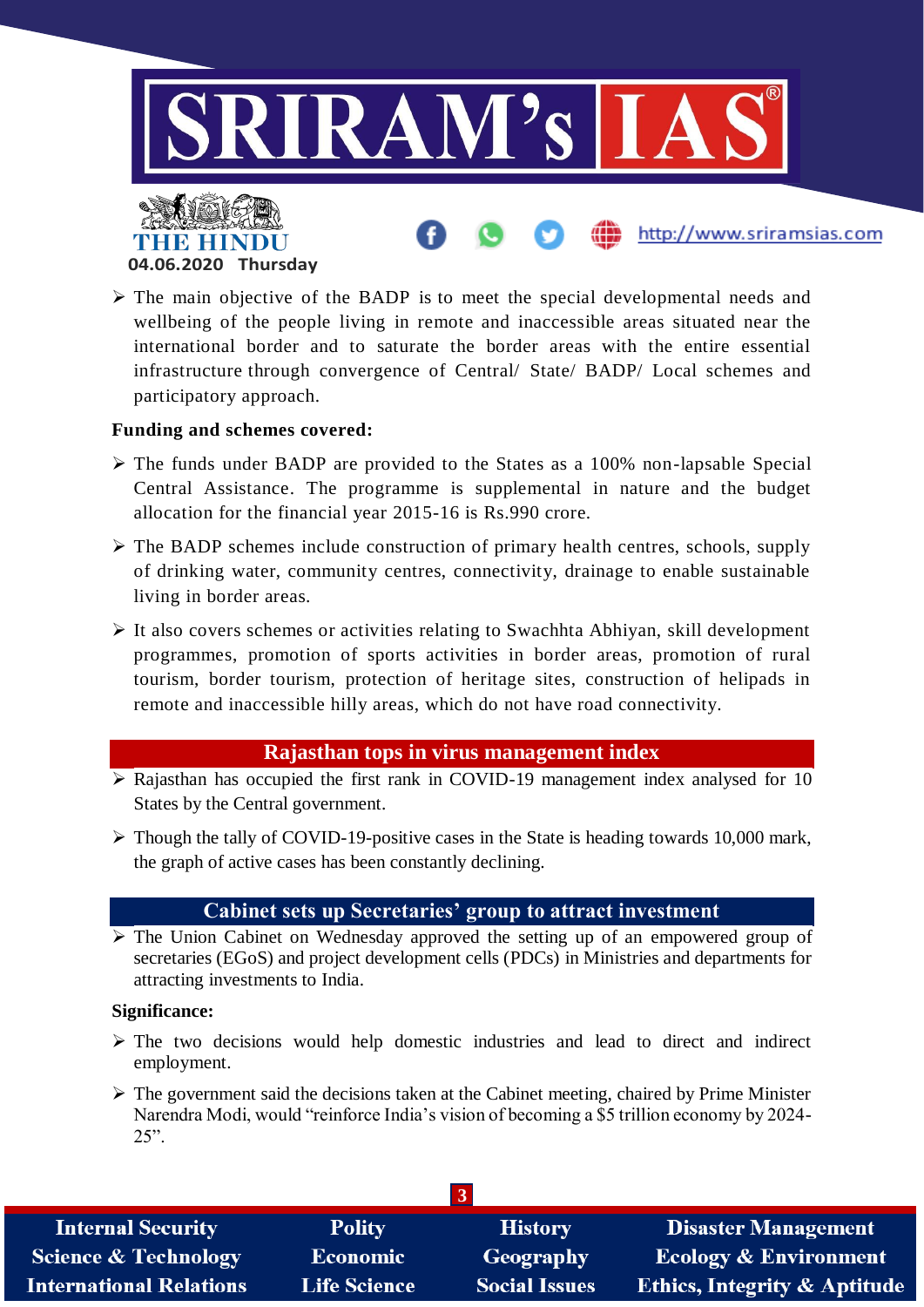

## **04.06.2020 Thursday**

#### **Empowered group of secretaries (EGoS):**

- The EGoS would be chaired by the Cabinet Secretary and would include the Secretary of the Department for Promotion of Industry and Internal Trade as member convener and the NITI Aayog CEO, the Commerce Secretary, the Revenue Secretary and the Economic Affairs Secretary as members.
- The Secretary of the Department concerned would be co-opted, depending on the project.

#### **India slams defacement of rock carvings in Gilgit-Baltistan**

 $\triangleright$  India has reacted strongly to reports of vandalism and defacement of ancient Buddhist rock carvings in Gilgit-Baltistan under Pakistan's control.

#### **Key concerns:**

- $\triangleright$  It is a grave concern that the Buddhist symbols are being destroyed and the religious and cultural rights and freedoms are being trampled with impunity in the Indian territories under illegal occupation of Pakistan.
- $\triangleright$  The statement has brought into focus the rich Buddhist heritage of the region found in the rock carvings and engravings, especially in areas like Hunza, which were part of the Buddhist circle covering Ladakh and Tibet.
- $\triangleright$  The engravings have been in news recently also because of the Diamar-Bhasha hydro power project that the Chinese and the Pakistani companies will construct nearby, as locals have opposed it, claiming it may endanger the heritage.

## **India, Bhutan ink MoU for environment cooperation**

 $\triangleright$  The Union Cabinet on Wednesday approved the signing of a memorandum of understanding (MoU) with Bhutan for cooperation in the field of environment protection and management of natural resources.

#### **About:**

- The MoU, signed at a meeting chaired by Prime Minister Narendra Modi, "will enable establishment and promotion of closer and long-term cooperation in environment protection and management of natural resources on the basis of equity, reciprocity and mutual benefits.
- $\triangleright$  It will cover air, waste, chemical management, climate change and other areas and will remain in force for 10 years from the date of signing.

#### **Cabinet nod for agri marketing reforms**

 The Union Cabinet has approved an amendment to the 65-year-old Essential Commodities Act, removing cereals, pulses, oilseeds, edible oils, onion and potatoes from the list of essential commodities.

| <b>Internal Security</b>        | <b>Polity</b>       | <b>History</b>       | <b>Disaster Management</b>              |
|---------------------------------|---------------------|----------------------|-----------------------------------------|
| <b>Science &amp; Technology</b> | <b>Economic</b>     | Geography            | <b>Ecology &amp; Environment</b>        |
| <b>International Relations</b>  | <b>Life Science</b> | <b>Social Issues</b> | <b>Ethics, Integrity &amp; Aptitude</b> |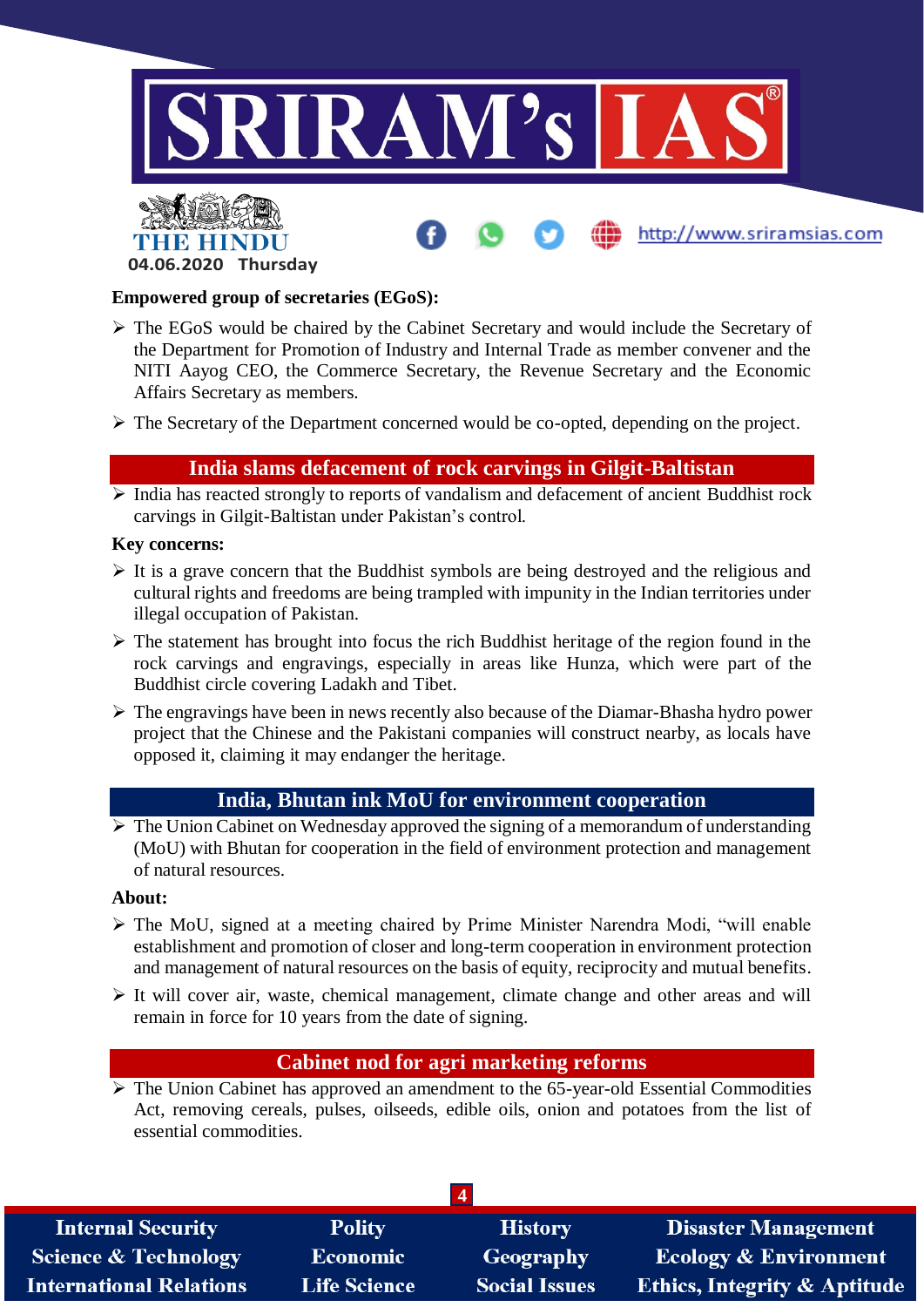

 $\triangleright$  The amendment will be made effective immediately via an ordinance, according to the Agriculture Ministry.

#### **The Farming Produce Trade and Commerce (Promotion and Facilitation) Ordinance, 2020:**

 $\triangleright$  The Cabinet also approved ordinances to remove restrictions on farmers selling their produce outside notified market yards, as well as to facilitate contract farming and allow farmers to engage in direct marketing, according to an official statement.

**04.06.2020 Thursday**



 $\triangleright$  All these measures were promised in the Aatmanirbhar package announced

by Finance Minister Nirmala Sitharaman last month.

#### **Foreign investment:**

- $\triangleright$  The amendment to the ECA, which has been under discussion for more than a decade, will deregulate the production, storage, movement and distribution of these food commodities.
- By removing the private sector's fears of "excessive regulatory interference," the Centre hopes to increase private and foreign investment, especially in cold storage facilities and the modernisation of the food supply chain, said the statement.
- Adequate processing and storage facilities will reduce wastage and increase income for farmers of perishable commodities.
- $\triangleright$  To protect consumers, the amendment allows regulation during war, famine, extraordinary price rise and natural calamity, while providing exemptions for exporters and processors at such times as well.

#### **Aim:**

- The Farming Produce Trade and Commerce (Promotion and Facilitation) Ordinance, 2020 aims to open up agricultural marketing outside notified mandis for farmers, and also remove barriers to inter-State trade.
- $\triangleright$  While both agriculture and markets are State subjects, the Centre is counting on the fact that trade and commerce in foodstuffs is part of the concurrent list to push through its ordinance.

#### **Key facts:**

 $\triangleright$  In fact, industry sources suggest that 60% of agricultural trade already takes place outside the mandis through unregulated sales. By legalising and facilitating such sales, the Centre hopes that farmers will benefit, rather than middlemen.

| <b>Internal Security</b>        | <b>Polity</b>       | <b>History</b>       | <b>Disaster Management</b>              |
|---------------------------------|---------------------|----------------------|-----------------------------------------|
| <b>Science &amp; Technology</b> | <b>Economic</b>     | Geography            | <b>Ecology &amp; Environment</b>        |
| <b>International Relations</b>  | <b>Life Science</b> | <b>Social Issues</b> | <b>Ethics, Integrity &amp; Aptitude</b> |